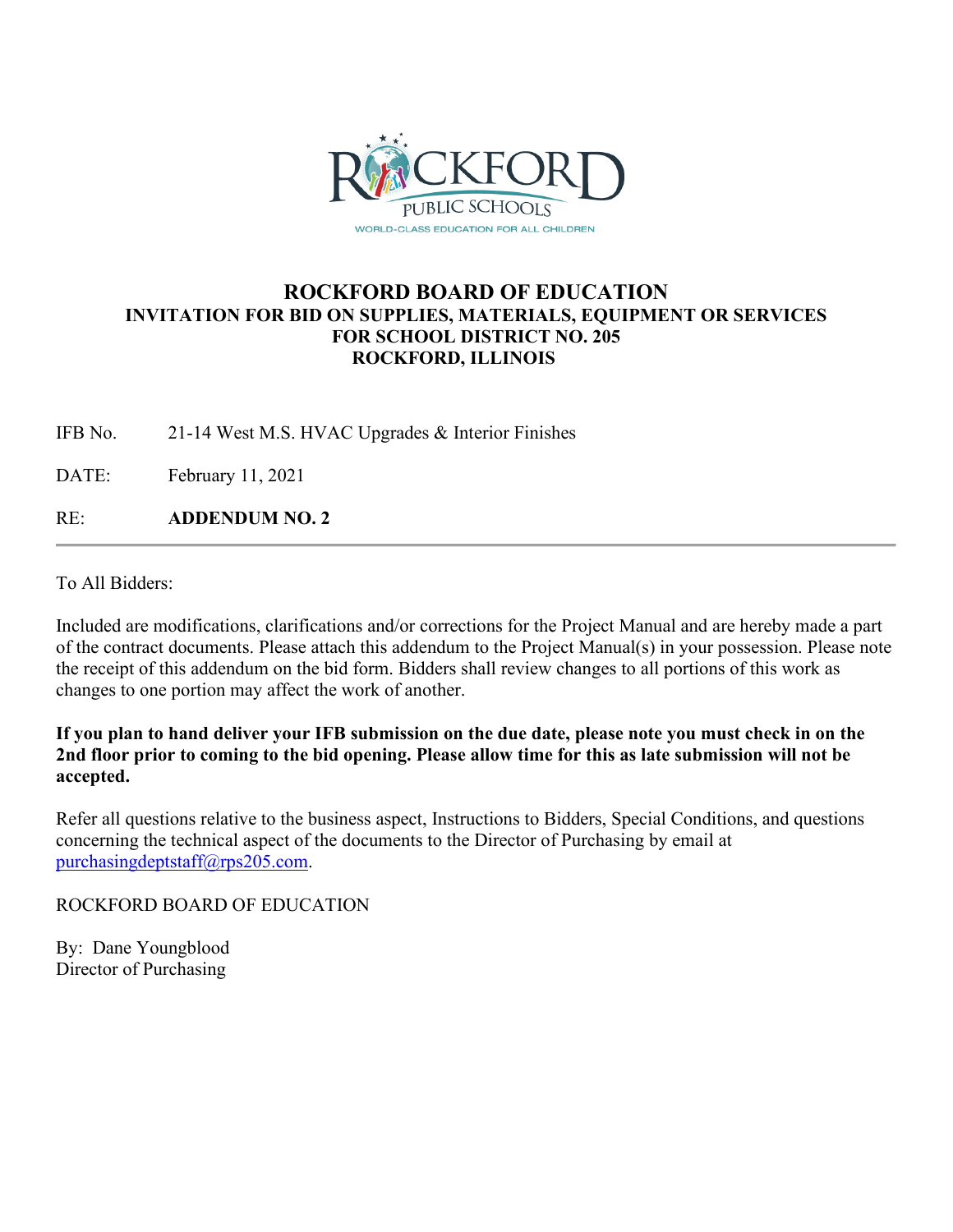HVAC UPGRADES & INTERIOR FINISHES – WEST MIDDLE SCHOOL ROCKFORD PUBLIC SCHOOLS 205 ROCKFORD, ILLINOIS

### LARSON & DARBY GROUP ARCHITECTURE-ENGINEERING-INTERIORS

4949 Harrison Avenue, Suite 100 **Rockford, IL 61108** Rockford, IL 61108 815/484-0739 FAX 815.229.9867

- TO: ALL BIDDERS
- RE: ADDENDUM #2

Changes to Bidding Documents Dated January 19, 2021

PROJECT: HVAC UPGRADES & INTERIOR FINISHES – WEST MIDDLE SCHOOL ROCKFORD PUBLIC SCHOOLS 205 ROCKFORD, ILLINOIS

DATE: February 11, 2021

Please attach this Addendum to the Project Manual and Drawings for the referenced project. Take the changes to the Project Manual and Drawings into consideration in preparing your Bid.

Bidders shall make note in writing on Bid Form that this Addendum has been taken into consideration. Failure to do so may be sufficient cause to reject the Bid.

LARSON & DARBY GROUP

$$
\bigcirc \mathcal{F} / \mathcal{F}
$$

 $\mathsf{B}\mathsf{v}$ Stephen M. Nelson AIA

This Addendum consists of 1 page, plus materials itemized herein.

## I. ADDITIONS OR CHANGES TO THE PROJECT MANUAL

- A. The following revised specification is issued herewith:
	- Specification section 23 09 93 "Sequence of Operations for HVAC" is replaced with new revised section 23 09 93R.

### II. ADDITIONS OR CHANGES TO THE DRAWINGS

- A. On sheet M3.1:
	- ADD "DX Coil shall be VRF compatible" to note #2 on the Classroom Unit Ventilator (UV) Schedule.
	- ADD new note #13 on the Fan Coil Unit (FCU) schedule to read: "Future DX coil shall be VRF compatible".

END OF ADDENDUM #2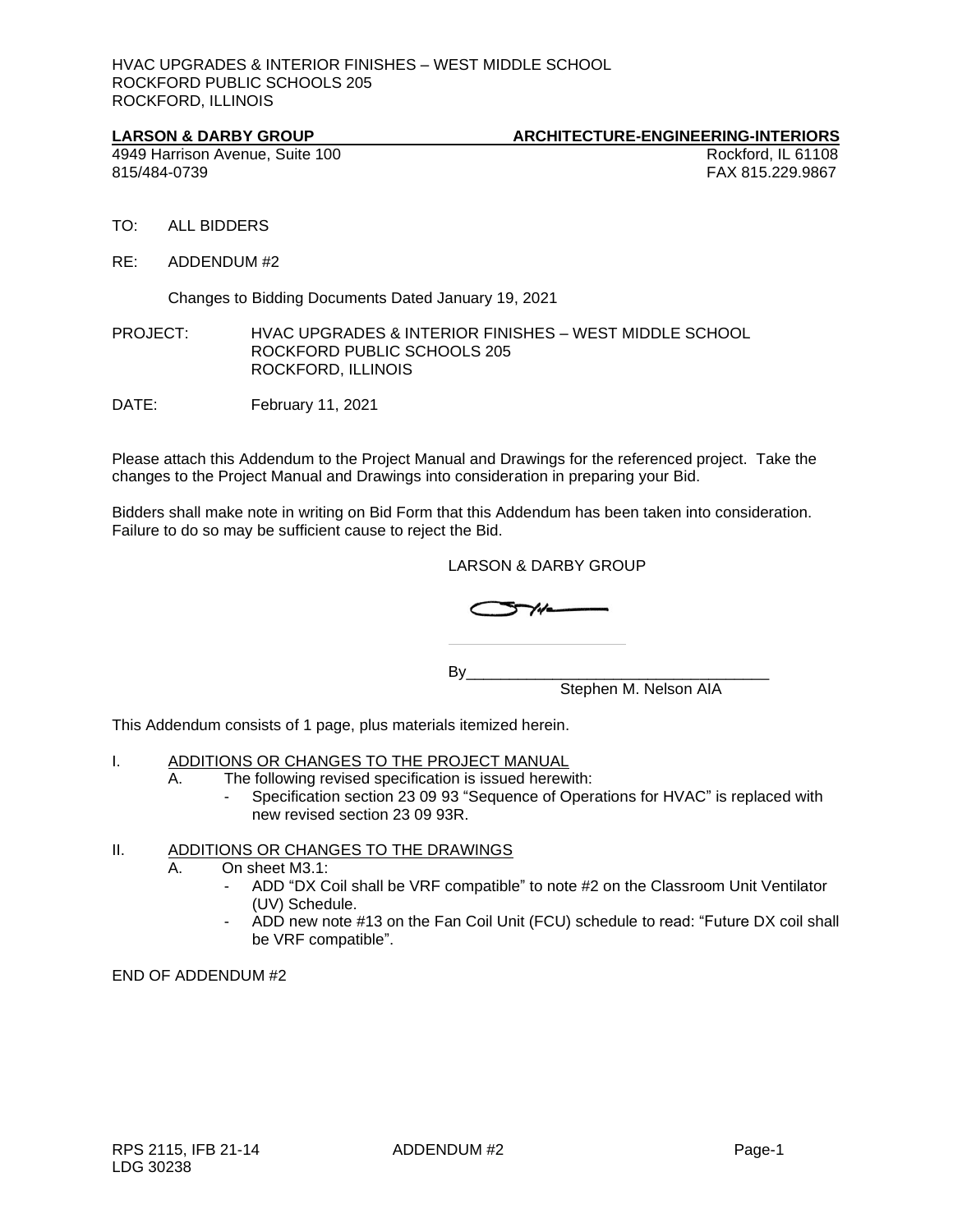SECTION 23 09 93R - SEQUENCE OF OPERATIONS FOR HVAC CONTROLS

PART 1 - GENERAL

### 1.1 RELATED DOCUMENTS

A. Drawings and general provisions of the Contract, including General and Supplementary Conditions, Division 00 Information for Bidders, and Division 01 Specification Sections, apply to this Section.

#### 1.2 SUMMARY

- A. This Section includes control sequences for HVAC systems, subsystems, and equipment.
- B. Related Sections include the following:
	- 1. Section 230900 "Instrumentation and Control for HVAC" for control equipment and devices and for submittal requirements.

#### 1.3 DEFINITIONS

- A. DDC: Direct digital control.
- 1.4 CLASSROOM UNIT VENTILATORS & FAN COIL UNITS: STEAM HEAT & DX COOLING (ASHREA CYCLE II)
	- A. The DDC control system shall provide time of day programming and monitor all points associated with the unit ventilators.
	- B. Occupied Mode:
		- 1. O/A cfm greater than or equal to the minimum cfm scheduled to be maintained at all times.
		- 2. When O/A damper has reached the minimum position, blower fan shall energize and air flow proven.
		- 3. On a call for cooling with outside air temperature above  $60^{\circ}F$ , the F&BP damper shall be fully open to the face position, the steam control valve shall be close, and the DX cooling shall stage between stages 1 & 2 to maintain the room set point temperature of  $75^{\circ}F$ (adjustable). When the outside air temperature is below  $60^{\circ}$ F the DX cooling shall be disabled, and the unit shall go into economizer mode.
		- 4. On a call for heating, the steam valve shall be open, and the F&BP damper shall modulate to maintain required room temperature of 70°F (adjustable). When the F&BP damper is at 100% bypass position or the outside air temperature rises above  $65^{\circ}$ F, the steam valve shall close and the UV shall go into economizer mode.
		- 5. If the space relative humidity rises above 60%, the DX cooling shall be at stage 2 or full cooling and the fan speed shall go to "LOW" position until room relative humidity drops below the set (passive de-humidification cycle).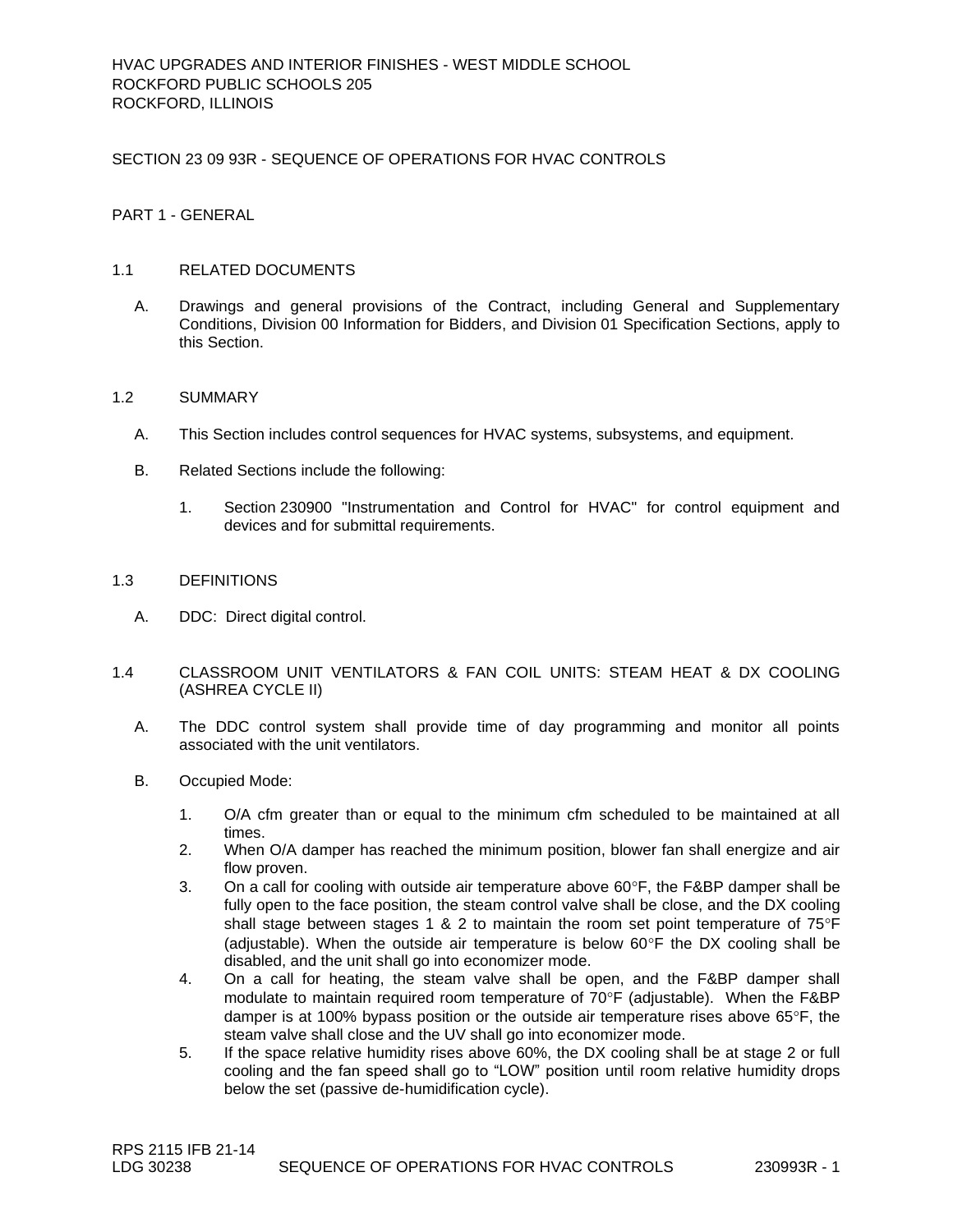- C. Economizer Mode:
	- 1. Economizer operation is to be controlled on enthalpy to maintain desired relative humidity.
		- a. If the enthalpy of the return air is less than that of the outside air, UV is to return to normal heating or cooling mode.
	- 2. In the economizer mode, O/A damper and R/A damper shall modulate between their minimum and maximum positions with the DX cooling disabled, the steam control valve closed, and the F&BP damper is fully open to the face position. If M/A temperature drops below 55°F, the O/A damper is to modulate to the minimum position and UV shall go into its heating mode.
- D. Unoccupied Mode:
	- 1. Blower fan shall de-energize, O/A damper shall be closed and R/A damper shall be open.
	- 2. On a call for heating, the fan shall energize and once flow has been proven, the steam control valve shall open, and the F&BP damper shall modulate to maintain the room night set back temperature of 55°F (adjustable).
	- 3. On a call for cooling, the fan shall energize and once flow has been proven, the steam control valve shall be close, the F&BP damper shall be fully open to the face position, and the DX cooling shall stage to maintain the room night set back temperature of 80°F (adjustable).
	- 4. If the space relative humidty rises above 65%, the F&BP damper shall fully open to the face position, and the DX cooling shall stage for stage 2 or full cooling with fan speed at "LOW" position until room relative humidity drops below the set point.
- E. Morning warm-up heating mode:
	- 1. The unit ventilator fan shall energize and run continuously and the outside air damper shall be closed. The return air damper and the steam control valve shall be fully open , and the F&BP damper shall be in the face position until the room occupied set point temperature is achieved and the unit shall go into occupied mode.
- F. Morning Cool-down mode:
	- 1. The unit ventilator fan shall energize and run continuously and the outside air damper shall be closed. The return air damper shall be open, and the DX cooling shall be at full cooling, and the F&BP damper shall be fully open to the face position until the room occupied set point temperature is achieved and the unit shall go into occupied mode.
- G. Safety Devices:
	- 1. Freeze Protection If D/A temperature off steam coil falls below  $40^{\circ}$ F signal alarm. Blower fan shall de-energize. O/A damper shall close and R/A damper and steam control valve shall open.
	- 2. Fail-Safe Provide normally closed two-way valves so that when power is lost to the control valve steam flow will be maintained to the coil.
	- 3. No air flow condition If blower fan is on and no flow is detected after an adjustable time lapse, an alarm shall be signaled.
	- 4. Sensor failure If any of the following sensors fail, an alarm shall be sounded:
	- 5.
- a. Room temperature
- b. Discharge air temperature